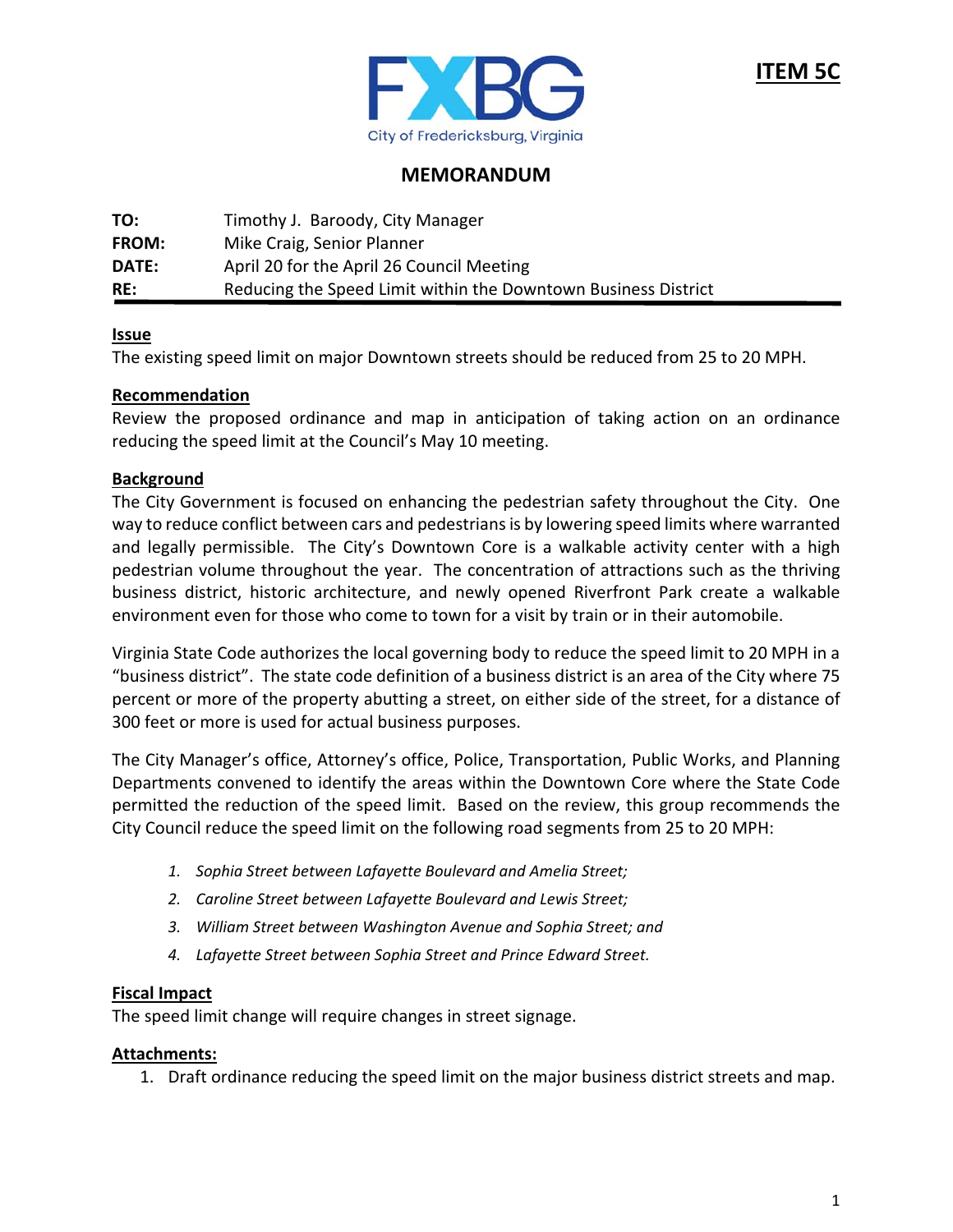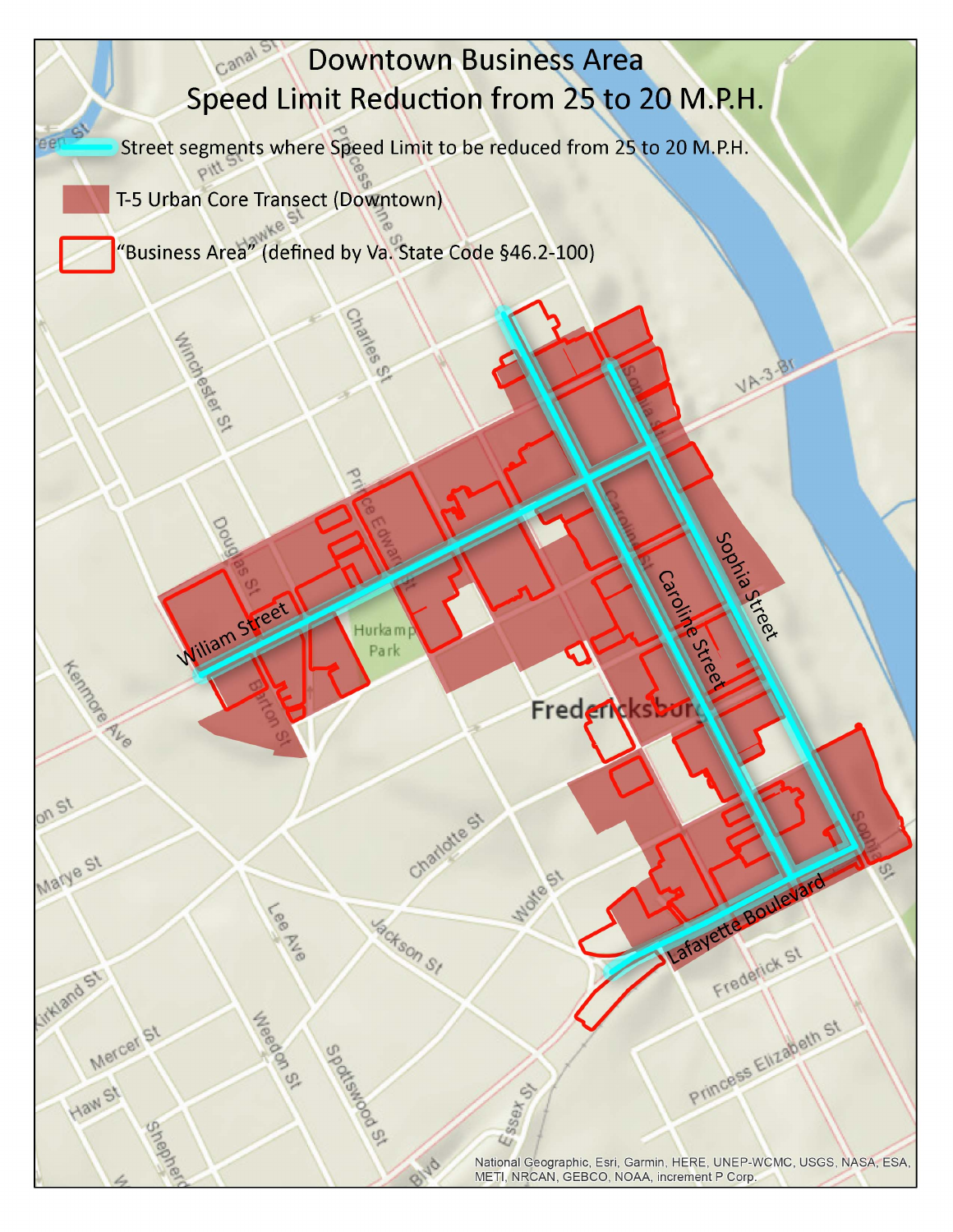

 **Regular Meeting** 

**RE: Reducing the speed limit from 25 miles per hour to 20 miles per hour in the Downtown Business District** 

**ACTION: APPROVED: Ayes: 0; Nays: 0** 

FIRST READ: SECOND READ:

**Sec. I. Introduction.**

Virginia Code §46.2‐1300 authorizes a local governing body to reduce the speed limit to less than 25 miles per hour, but no less than 15 miles per hour, on any highway within its boundaries that is located in a business district, provided that such reduced speed limit is indicated by lawfully placed signs. A "business district" is defined as the territory contiguous to a highway were 75 percent or more of the property contiguous to a highway, on either side of the highway, for a distance of 300 feet or more along the highway, is occupied by land and buildings actually in use for business purposes.

The City Manager has presented a map of downtown Fredericksburg showing those streets that meet the definition of a "business district," with a recommendation to reduce the speed limit on these streets from 25 miles per hour to 20 miles per hour, in the interest of public safety, including motor vehicle and pedestrian safety. After considering this recommendation, the City Council concludes that the proposed reduction of the speed limit is in the public interest.

## **Sec. II. City Code amendment.**

The City Code is amended by adding a new section 58‐133 "Reduced speed limit in the Downtown Business District," as follows:

§58-133. Reduced speed limit in the Downtown Business District.

*A.* For purposes of the reduced speed limit in this section, the Downtown Business District *is comprised of the following streets:*